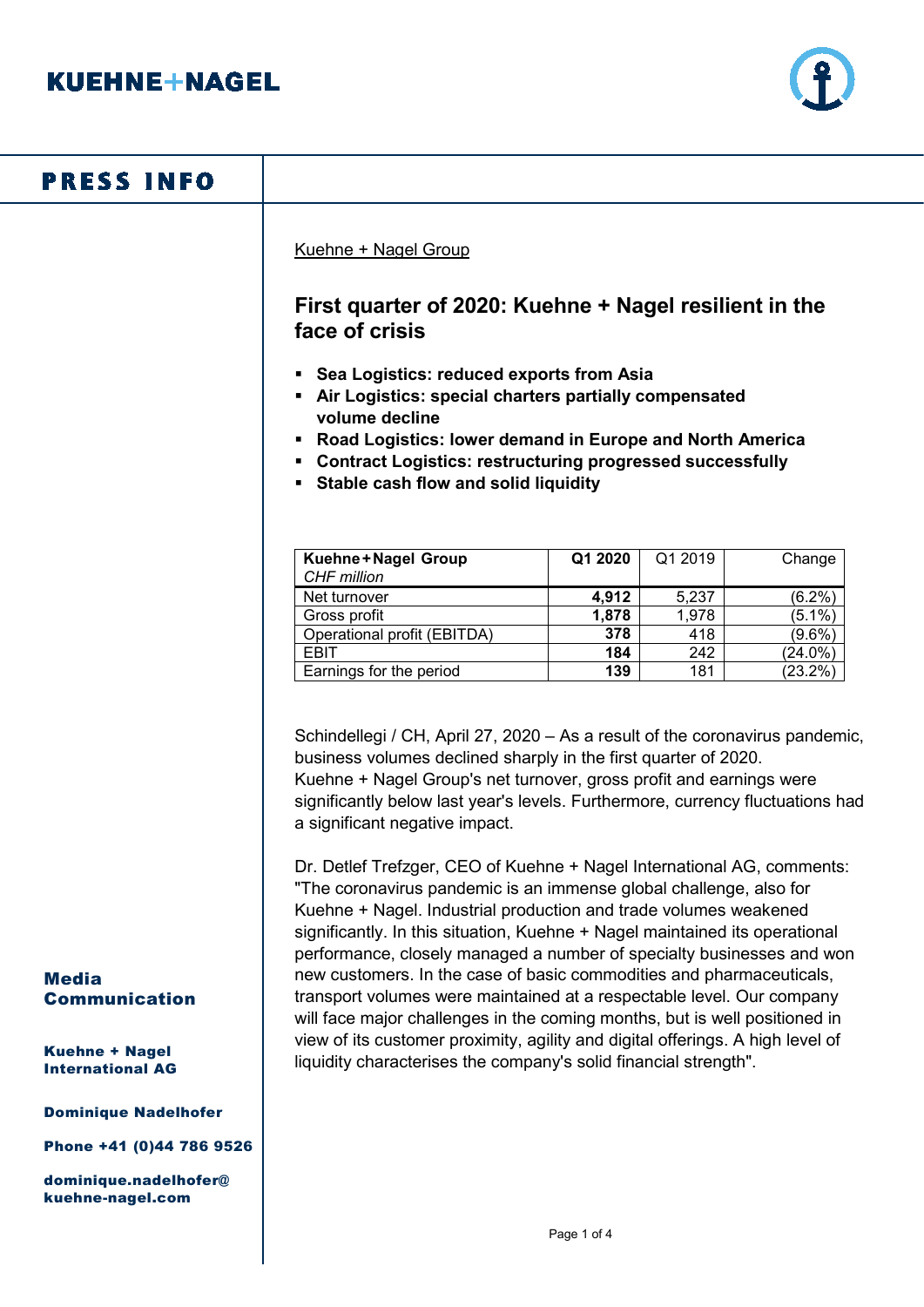# **Facts and figures about Kuehne + Nagel in times of Covid-19:** • Kuehne + Nagel has activated business continuity plans at **1,400 locations** in 108 countries. The protection of employees is a top priority. • At the beginning of the lockdown, all office staff (approximately **45,000 employees**) were able to access the Group's internal systems remotely within a very short time. • Since the beginning of March, Kuehne + Nagel has imported some **300 million face protection masks** for its customers via airfreight from Asia. • Contract Logistics handled **twice as many e-commerce shipments** as in the previous quarter. Food, coffee, beverages and toys were in particularly high demand. • The myKN customer platform recorded a **145% increase in active users** in the first quarter compared with the same period of the previous year.

### **Sea Logistics**

| CHF million  | Q1 2020 | Q1<br>2019 | Change    |
|--------------|---------|------------|-----------|
| Net turnover | .724    | 1.852      | $(6.9\%$  |
| Gross profit | 344     | 382        | (9.9%     |
| <b>FRIT</b>  | 79      | 112        | $'29.5\%$ |

With a significant double-digit decline in volume demand to and from China, the business unit Sea Logistics was affected by the impacts of the coronavirus crisis at an early stage. On the other hand, reefer shipments (pharma, amongst others) and export volumes from Latin America (perishables in particular) developed well. With 1.075 million standard containers (TEU), 71,000 fewer units were transported in the first quarter than in the same period last year (-6.2%).

Accordingly, the business unit's net turnover fell by 6.9% to CHF 1.7 billion and gross profit by 9.9% to CHF 344 million. EBIT fell by 29.5% to CHF 79 million. Exchange rate effects had a negative impact of 5.3% (net turnover) and 3.6% (EBIT).

Even in the current environment, customer interest in CO2-neutral Sea Logistics solutions remained high. As part of Kuehne + Nagel's Net Zero Carbon programme, all CO2 emissions from less-than-container shipments (LCL) have been offset since the beginning of the year.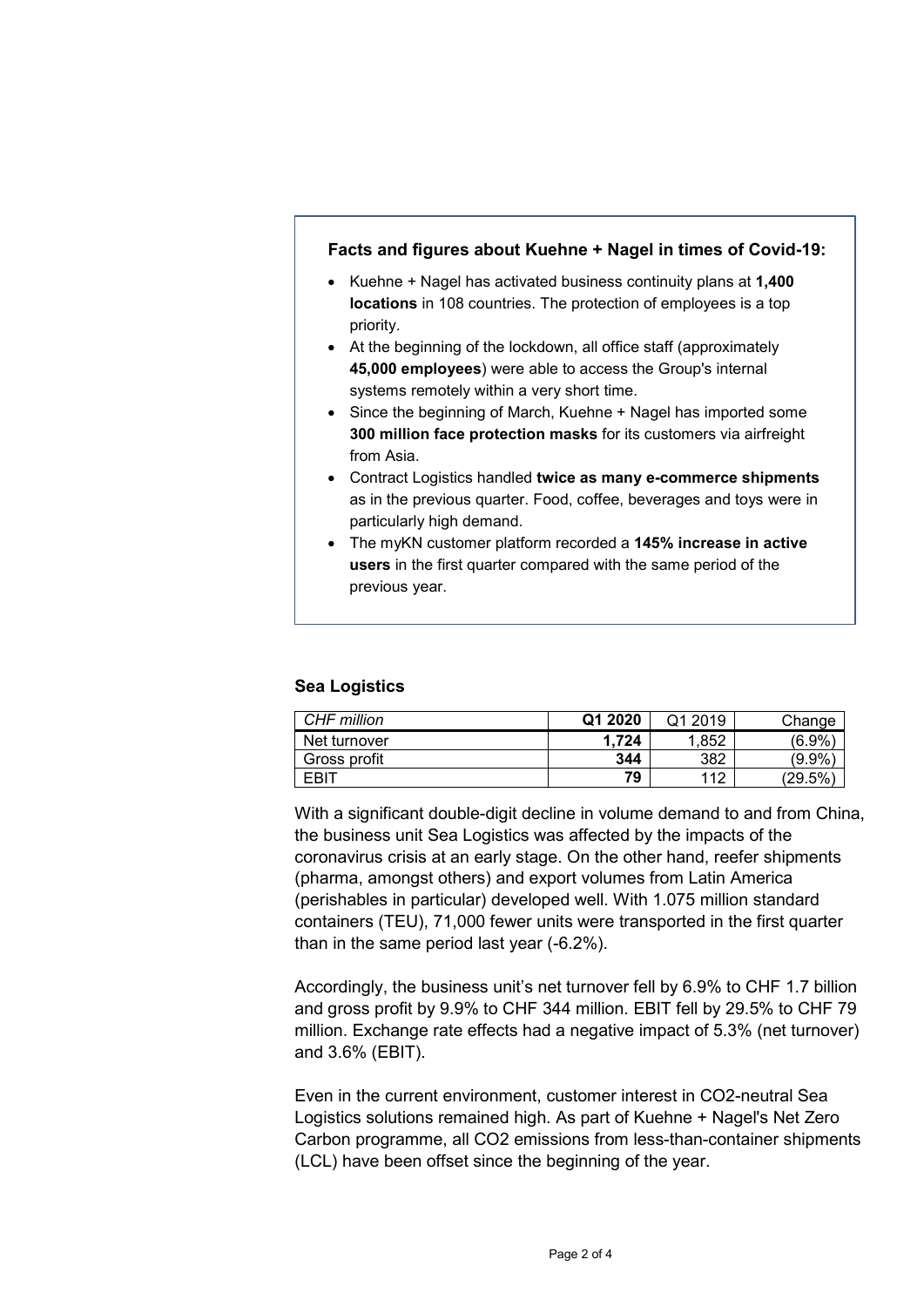### **Air Logistics**

| CHF million  | Q1 2020 | Q1 2019 | Change       |
|--------------|---------|---------|--------------|
| Net turnover | 1,091   | .170    | (6.8%        |
| Gross profit | 307     | 326     | $5.8\%$      |
| <b>FRIT</b>  | 71      | 80      | $.3\%$<br>11 |

The business unit Air Logistics was particularly affected by the coronavirus pandemic from March onwards, when a large number of passenger flights were cancelled on the supply side. Global airfreight capacity fell by around 60% in just a few weeks. On the demand side, the lockdowns in China, Europe and finally America led to a sharp drop in consumption resulting in lower airfreight volumes. In contrast, short-term charter solutions for pharma and time-critical transports were in greater demand.

At 372,000 tonnes, airfreight volume in the first quarter was 9% below the same period of the previous year. Less pronounced was the 6.8% decline in net turnover to CHF 1.1 billion and the 5.8% decline in gross profit to CHF 307 million. EBIT fell by 11.3% to CHF 71 million. Currency effects had a negative impact of 5.0% on both net turnover and EBIT.

Significant progress was made in the implementation of the Group's own Transport Management Solution AirLOG and other digital platforms.

### **Road Logistics**

| CHF million      | Q1 2020 | Q1 2019 | Change            |
|------------------|---------|---------|-------------------|
| Net turnover     | 863     | 901     | .2%<br>4.2        |
| Gross profit     | 281     | 285     | $^{\prime}$ 1.4%, |
| FBI <sup>7</sup> | 17      | 24      | $'29.2\%$         |

The business unit Road Logistics had a solid start into the new business year. From March onwards, however, volumes in Europe (especially France, Great Britain and Italy) and North America (primarily the intermodal business) declined significantly. All sectors were affected, with the exception of e-commerce and pharma.

In the first quarter of 2020, the business unit's net turnover fell by 4.2% year-on-year to CHF 863 million and gross profit declined by 1.4% to CHF 281 million. EBIT fell to CHF 17 million. Currency effects had a negative impact of 4.8% on net turnover and 4.2% on EBIT.

In Europe, the two acquisitions Rotra (Belgium and Netherlands) and Joebstl (Austria and Eastern Europe) were integrated as planned. Performance in Asia remained encouraging, with Kuehne + Nagel reporting increased demand for its digital platform solution eTrucknow.